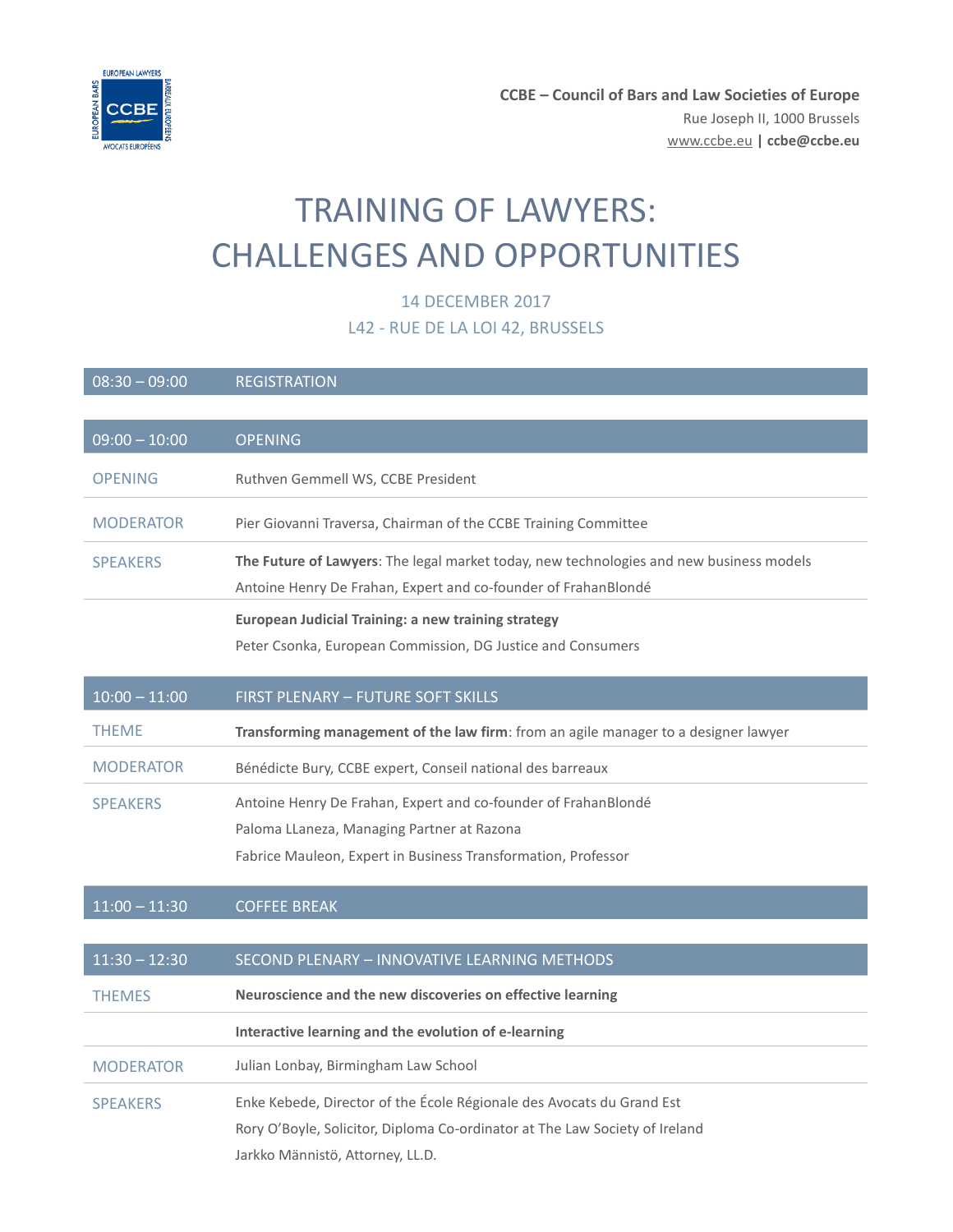| $13:30 - 15:30$                  |  | <b>WORKSHOPS</b> (for detailed information see below)      |                                   |
|----------------------------------|--|------------------------------------------------------------|-----------------------------------|
| WORKSHOP 1a (13:30 - 14:30)      |  | WORKSHOP 2 (13:30 - 15:30)                                 | WORKSHOP 3 (13:30 - 15:30)        |
| Design thinking and legal design |  | Choosing the appropriate, innovative<br>tools for training | Council of Europe: HELP in the EU |
| WORKSHOP 1b (14:30 - 15:30)      |  |                                                            |                                   |
| EU funds for training of lawyers |  |                                                            |                                   |

# 15:45 – 16:15 COFFEE BREAK

| $16:15 - 17:30$    | <b>FINAL PLENARY</b>                                                                |
|--------------------|-------------------------------------------------------------------------------------|
|                    | INTRODUCTION TO THE EUROPEAN TRAINING PLATFORM                                      |
|                    | Attracta O'Regan, Head of Law Society Professional Training, Law Society of Ireland |
|                    | Diamila Ben-Miloud, European Commission, DG Justice and Consumers                   |
| <b>CONCLUSIONS</b> | Pier Giovanni Traversa, Chair of the CCBE Training Committee                        |

\*\*\*

Conference language: English

CCBE websit[e http://www.ccbe.eu/actions/evenements/](http://www.ccbe.eu/actions/evenements/) CCBE Training Blog <http://training.ccbe.eu/>

\*\*\*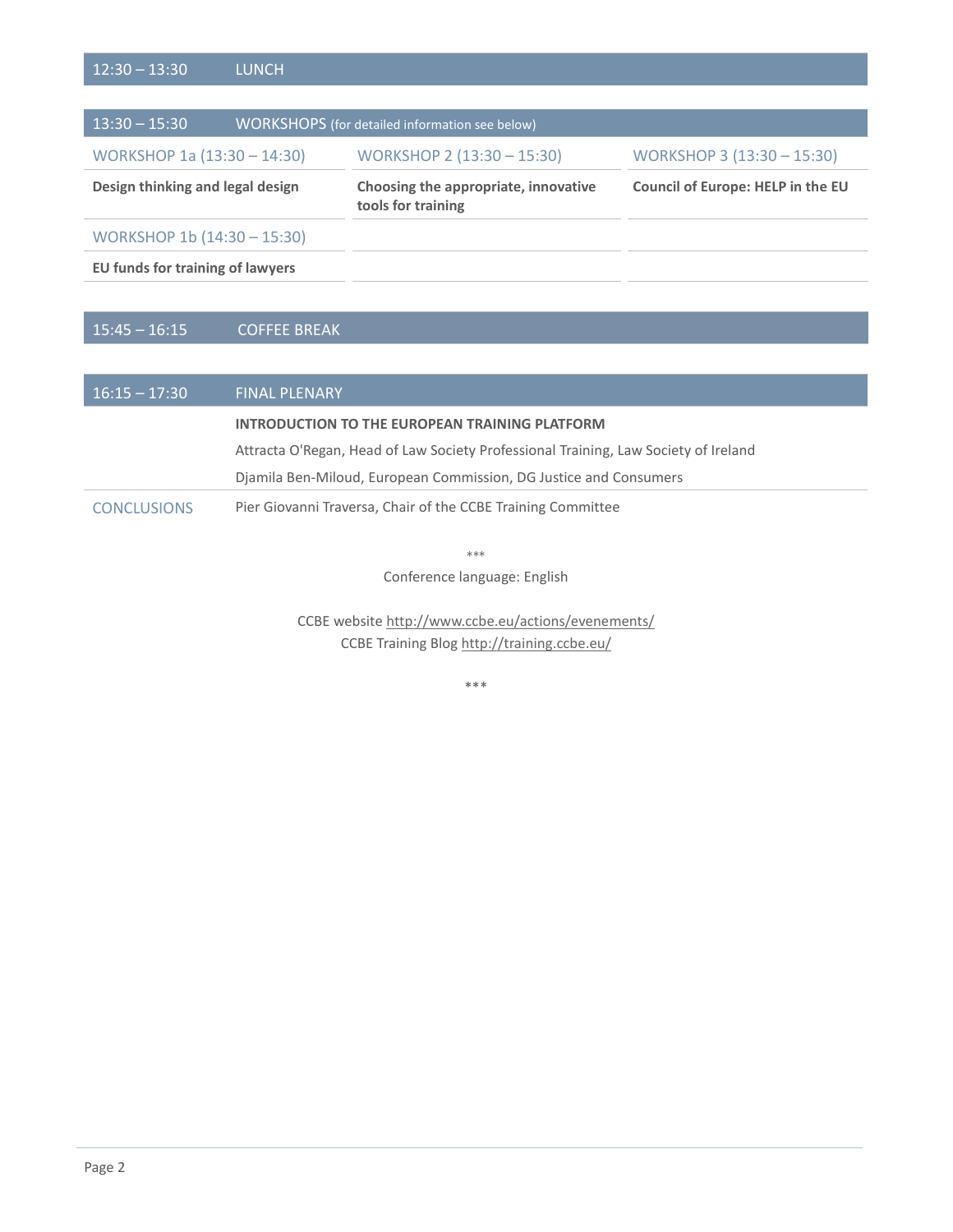#### WORKSHOP 1a (13:30 – 14:30)

**Design thinking and legal design:** participants will explore how to tackle legal challenges with two innovative strategies that combine creative, solution-driven, human-centered approaches. Design thinking is aimed at offering lawyers a new perspective on how to work, and how to develop lasting relationships with clients.

#### **MODERATOR**

**Bénédicte Bury,** CCBE expert, Conseil national des barreaux

SPEAKERS

**Eléonore Zahlen**, Avocats Conseils d'Entreprises

**Fabrice Mauleon**, Expert in Business Transformation, Professor

#### WORKSHOP 1b (14:30 – 15:30)

#### THEME

#### **EU funds for training of lawyers**:

The European Commission will provide an introduction to EU funding opportunities for the training of lawyers. Representatives from ELF and ERA will give an overview of their projects (which have been funded by the EU). Participants will explore different project funding options and procedures, and gather insights from people on the ground on how to best take advantage of these opportunities.

#### MODERATOR

**Jonathan Goldsmith**, European Lawyers Foundation (ELF)

#### **SPEAKERS**

**Emmanuelle Cretin-Magand,** DG Justice and Consumers

**Andrzej Urbanik**, DG Justice and Consumers

**Jean-Philippe Rageade**, ERA, Deputy Director /Director of Programmes

#### WORKSHOP 2 (13.30-15.30)

#### **Choosing the appropriate, innovative tools for training:**

The workshop aims at demonstrating and discussing in a practical manner innovative training tools and methods (such as MOOCs, polling, webinars, and so on). Participants will gain practical knowledge of different training and e-learning tools and methods.

#### MODERATOR

**Julian Lonbay,** Birmingham Law School

#### SPEAKERS

**Hugo Domingos**, Blended Training

**Jim Moser**, Expert in strategic learning and development

**John Coughlan,** ERA, Deputy Director / Director of Corporate Communications

**Jon Harman,** Assistant Professor at Volda University College

**Matthew J. Homewood,** Head of Department and Associate Professor, HEA National Teaching Fellow, Nottingham Law School

**Paresh Kathrani,** Dr. at Westminster Law School

**Ralf Hilgenstock,** eLeDia - eLearning im Dialog GmbH

**Vanessa Carbajal,** Senior Partnership Development Manager at FutureLearn